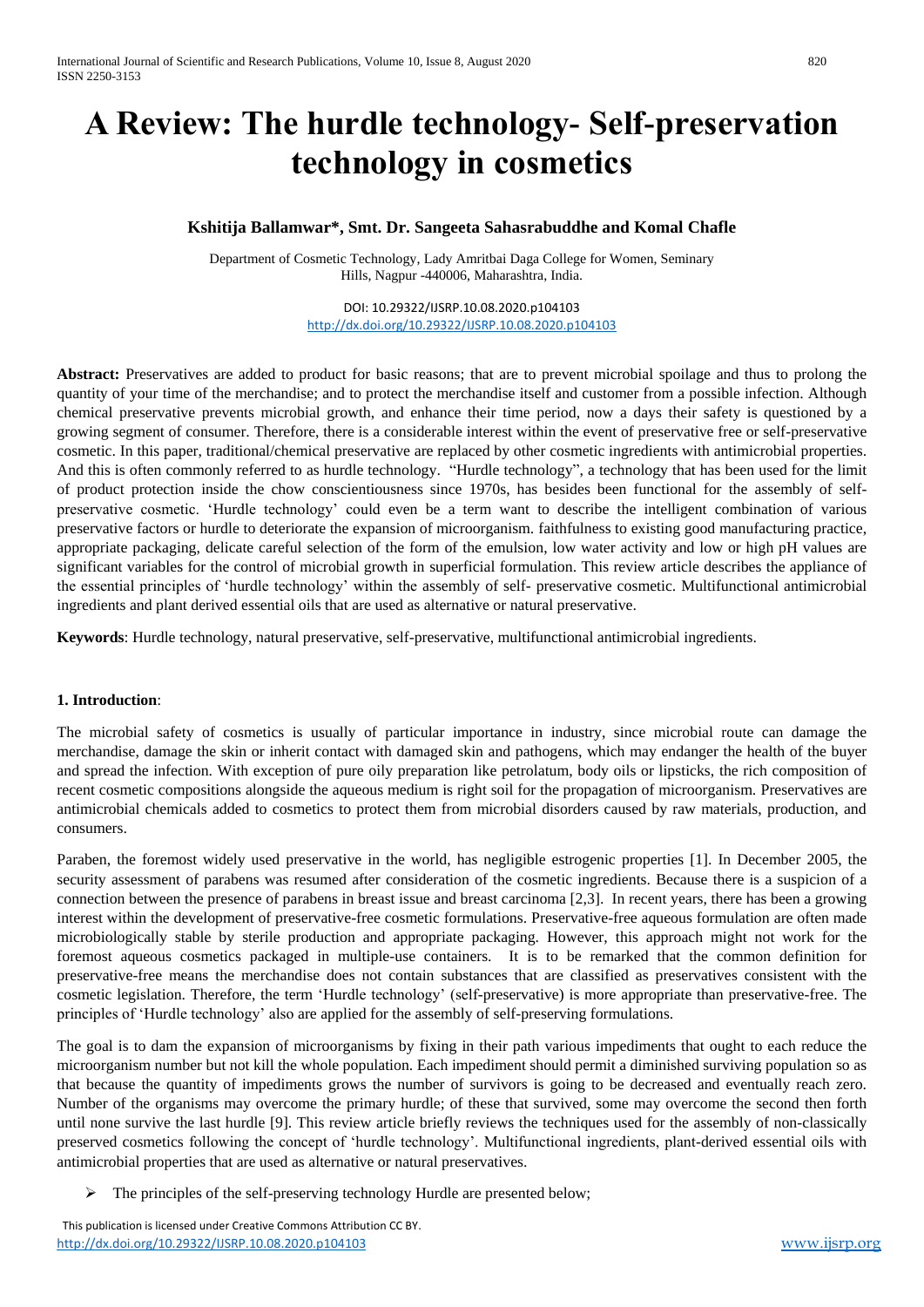- 1. Good manufacturing practice (GMP)
- 2. Appropriate packaging
- 3. Water activity
- 4. pH control
- 5. Multifunctional antimicrobial ingredients.

## **2.Types of micro-organism:**

There is no right preservative or wrong preservative for every situation as there is no right or wrong stabilizer for every formula. The choice of ingredient that is used is, even today, largely empirical. Because when preservation is mentioned microorganisms come to mind, those that are found in cosmetics as contaminants are gone over in detail.

**2.1 Fungus:** A fungus is any member of the group of eukaryotic organisms that has microorganisms like yeast and molds.

**Molds**: -

Molds are filamentous fungi and are widely distributed throughout the earth in soil and water, and as parasites in plants and animals. They are unicellular and multicellular fungi. Their average size is about 30 micron in diameter. Molds grow best at room temperature. They require moisture and darkness to grow. The pH must be between 2 and 5.5, but the only pH for them is 4.5 to 5.5. They go to not grow in an alkaline or neutral environment. [36]

The followings are probably the most frequent molds found in cosmetics: Examples are

a) Penicillium

- b) Aspergillus
- c) Rhizopus
- d) Mucor Mucedo.

**Yeast**: -

Yeast are unicellular organisms containing no chlorophyll, but they may contain pigments ( yellow, pink, red, green, or black). They are doing not form hyphae, are avoid or spherical in shape, and average about 5 micron in diameter, but they are going to be anywhere from 5 to 30 micron in length. Most yeasts will grow best on any medium containing fermentable sugar, will grow over a pH range of 2.2 to 8 (although most yeast prefer acid conditions), and usually grow best at room temperature. They usually require an abundant amount of oxygen to grow. The next are probably the most frequent yeast found in cosmetics[36].

- a) Saccharomyces
- b) Cryptococcus
- c) Candida
- d) Zygosaccharomyces.

## **2.2 Bacteria**: -

The bacteria are much more difficult to generalize about than either molds or the yeasts. Most bacteria are quite small, around 0.5 to 3 microns, bacteria are single celled organisms that reproduce by binary fission, are affected by osmotic pressure and surface tension, and usually killed by high temperature.

some bacteria those are found in the environment are beneficial as well as harmful. The pH required to grow that between 7.2 to 7.6. examples are:[36]

| a) Bacillus subtilis    |                               |
|-------------------------|-------------------------------|
| b) Staphylococcus albus | these are harmful bacteria    |
| c) Escherichia coli     |                               |
| d) Lactobacillus        |                               |
| c) Bifidobacterium      | these are beneficial bacteria |
| f) Monococcus.          |                               |
|                         |                               |

 This publication is licensed under Creative Commons Attribution CC BY. <http://dx.doi.org/10.29322/IJSRP.10.08.2020.p104103> [www.ijsrp.org](http://ijsrp.org/)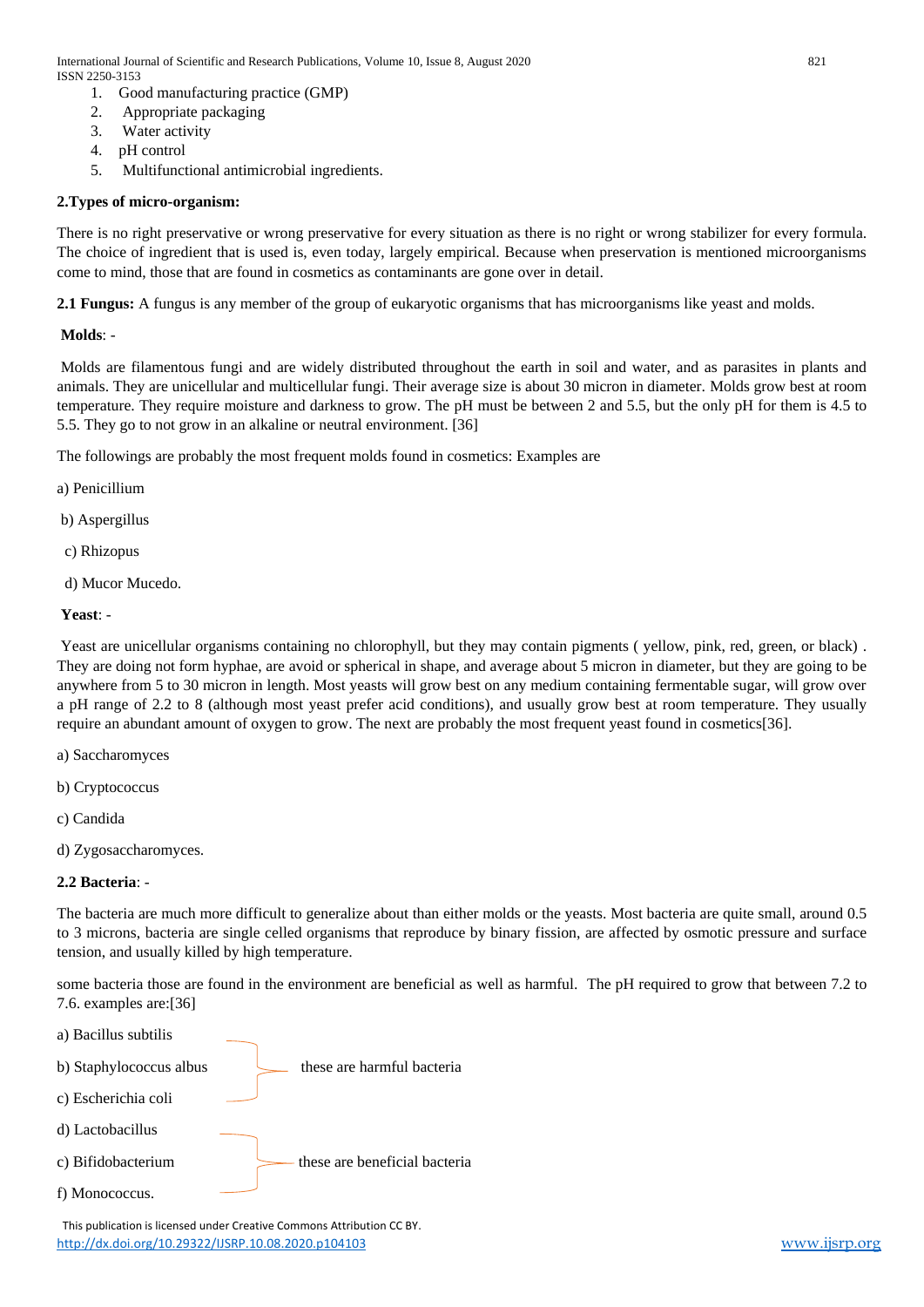Table 1:- Illustrating the types of microorganism grow in water and oil.

| Microbes grow in water | Microbes in oil          |
|------------------------|--------------------------|
| Escherichia coli       | Pseudomonas              |
| 1)                     | $\bullet$                |
| Vibrio                 | <b>Bacillus</b> subtilis |
| 2)                     | $\bullet$                |
| Salmonella             | Corynebacterium sp.      |
| 3)                     | $\bullet$                |
| Cyanobacteria          | Micrococcus roseus       |
| 4)                     | $\bullet$                |

## **3. Mechanism of preservative:**

Preservatives counter the microbial growth in many ways. Some lead to cell wall lysis and leakage of the cell wall (e.g., phenols, organomercurials) or irreversible crosslinking at the cell wall (e.g., glutaraldehyde), while some interfere with the integrity of the plasma membrane (e.g., chelators such as EDTA, quaternary ammonium compounds). Weak carboxylic acid and alcoholic preservatives interfere with active transport mechanisms. For example, parabens and benzoic acid inhibit folic acid synthesis. Unfortunately, microorganisms become resistant to antimicrobial preservatives in multiple ways. These include one or more of the following mechanisms: (a) efflux transport mechanisms, (b) enzymatic inactivation of the antimicrobial preservative, or (c) alternation of the organism's own metabolic pathways. Some species of bacteria develop resistance to antimicrobial preservatives through genetic mutation, transduction conjugation, transformation, or transposition. These types of resistance make antimicrobial testing a critical task (29) .

## **4. Needs of preservation and factors:-**

.

- 1. The use of preservative in cosmetics is essential to prevent alterations caused by microorganisms and contamination during formulation, shipment, storage or consumer use.
- 2. Antioxidants can also be used to protect alteration caused by exposure to oxygen.

#### **Factor affecting the action of preservatives in cosmetics:**

Fig 1:- Illustrating factors affecting the action of preservative in cosmetics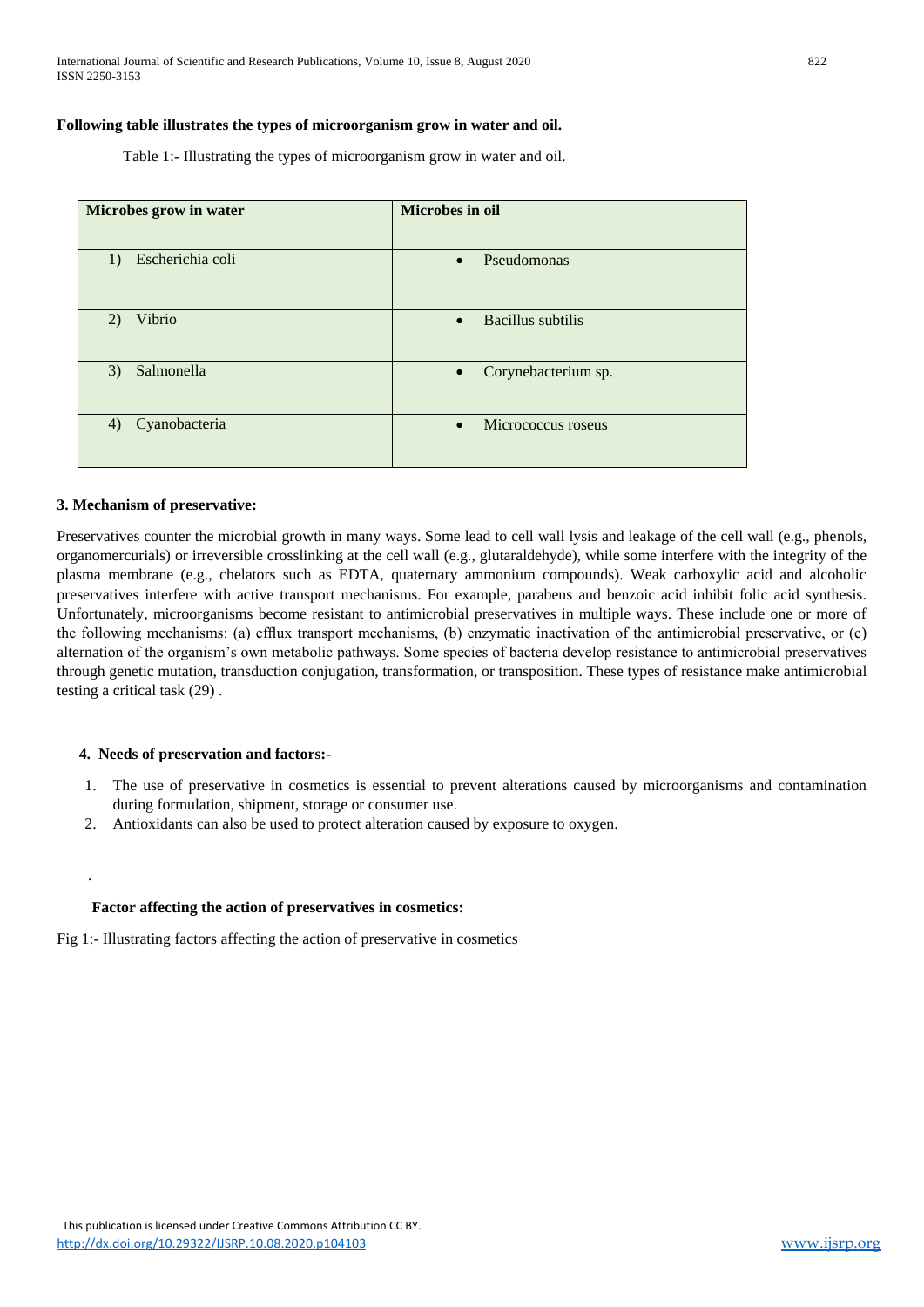

## **5.material and method**:

The principles of the self-preserving technology i.e. Hurdle technology are presented below, in fig no.2

**Multifunctional ingredientspH control Water activity GMP Appropriate packaging Good manufacturing practices**

Fig 2: - Illustrating various factors of hurdle technology.

## **5.1 Good manufacturing practice:**

Good manufacturing practices standards need to be adhered strictly during the assembly of cosmetic products when either traditional or alternative preservatives are used. Preparation of the cosmetic product under strictly aseptic condition should hinder the entry of microorganisms. Water filtration and radiation system, positive pressure, microbial testing of raw materials, disinfection of the equipment and properly trained and dressed personnel can significantly reduce the danger of contamination [9- 10]. Thus, the utilization of strictly aseptic conditions during the assembly of cosmetic is proposed, especially when a selfpreserving system is employed within the formulations.

# **5.2 Packaging and product preservation** :

If the use of preservative-free or self-preserving formulas are to be realize, then the application of the better protective cosmetic packaging must be considered a hurdle. Inclusive in this concept is the use of delivery devices which do not allow contamination to occur during use. Such as for example flip-caps for shampoos and pump-tops for lotions are example of containers that help reduce contamination during in use condition. While single-use container is an obvious solution to the problem, other more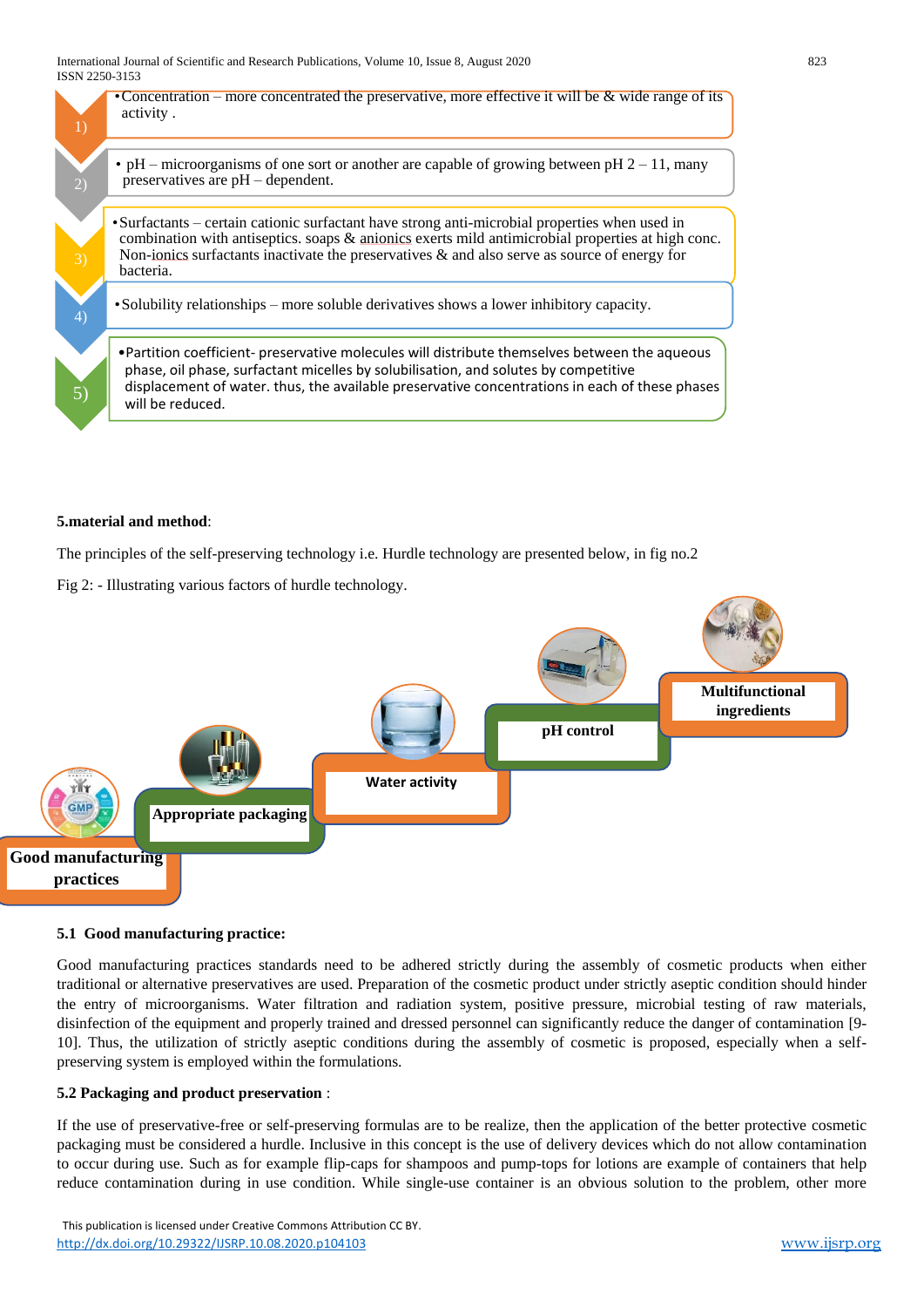imaginative solutions are being developed [9-10]. In recent year such type of containers are used to preserved the product without preservative in container that can dispense product without contamination.

## **5.3 Water activity and pH control**

As microorganisms require water for growth, formulations that limit the availability of water for microorganisms help control microbial growth and become one of the hurdles placed in the organism's path. The water activity (aw) describes the quantity of biologically available water within cosmetic formulations and is decided by comparing the vapor pressure of the formula containing water with the vapour pressure of pure water. Water activity may be reduced by the use of water binding substances, such as salts, polyols, protein hydrolysates, amino acids and hydrocolloids [11]. Different classes of microorganisms have different tolerance to low tide activity; bacteria generally have higher water requirements than yeasts, and yeasts higher requirements than molds [12]. Gram-negative bacteria show more susceptibility to low water activity (aw) values than grampositive. Sorbitol and glycerol, in concentrations of around 20% w/w, are most ordinarily used to reduce water activity. However, high concentrations of polyols tend to offer the product a sticky feeling [13]. Recently, a glycerylpolyacrylate gel consisting of water, sodium polyacrylate and polyols like glycerin and ethoxydiglycol has been described for the successful preservation of oil in water (O/W) and aqueous formulations [14]. This new family of transparent, highly viscous hydrogels absorbs water from its surroundings and thus deprives microorganisms of the free water necessary for their survival. Furthermore, the hydrogels are nontoxic, non-irritant and exhibit high skin moisturizing properties[16].

## **5.4 Multifunctional antimicrobial ingredients**:

According to European regulation, the only permitted preservatives are those that are listed in annex four of the  $7<sup>th</sup>$  amendment of the cosmetic directive. However, many cosmetic ingredients, such as alcohol, essential oil, surfactants, fatty acid, antioxidants, biomimetic phospholipid, chelating agents, have antimicrobial property. These materials which are used for their beneficial effect on the skin and may coincidentally contribute to the preservation of the formulation are not listed as preservatives of the formulation in annex four. By a careful selection of these ingredients, it is possible to decrease or to eliminate the use of traditional/chemical preservatives and to formulate cosmetics with improved cosmetic properties. Below are listed some alternative preservatives[16].

- 1) Surfactants
- 2) Fatty acid and ester
- 3) Biomimetic phospholipids
- 4) Antioxidants as preservatives
- 5) Aroma chemicals as preservatives
- 6) Chelating agents as preservatives potentiators:
- 7) Fragrance ingredients

## **1. Surfactants in self**-**preserving formulas**:

Surfactants are classified as anionic, cationic or non-ionic, when present in aqueous solution at concentrations above their critical micelle concentration (CMC) surfactants can form micelles. Preservatives absorbed or enclosed in micelles have decreased preservative efficacy due to a reduction in preservative concentration. Surfactants on the other hand may help solubilize preservatives thereby making them more effective[19].

Following figure illustrating the classification of surfactant.

Fig 3-classification of surfactant.

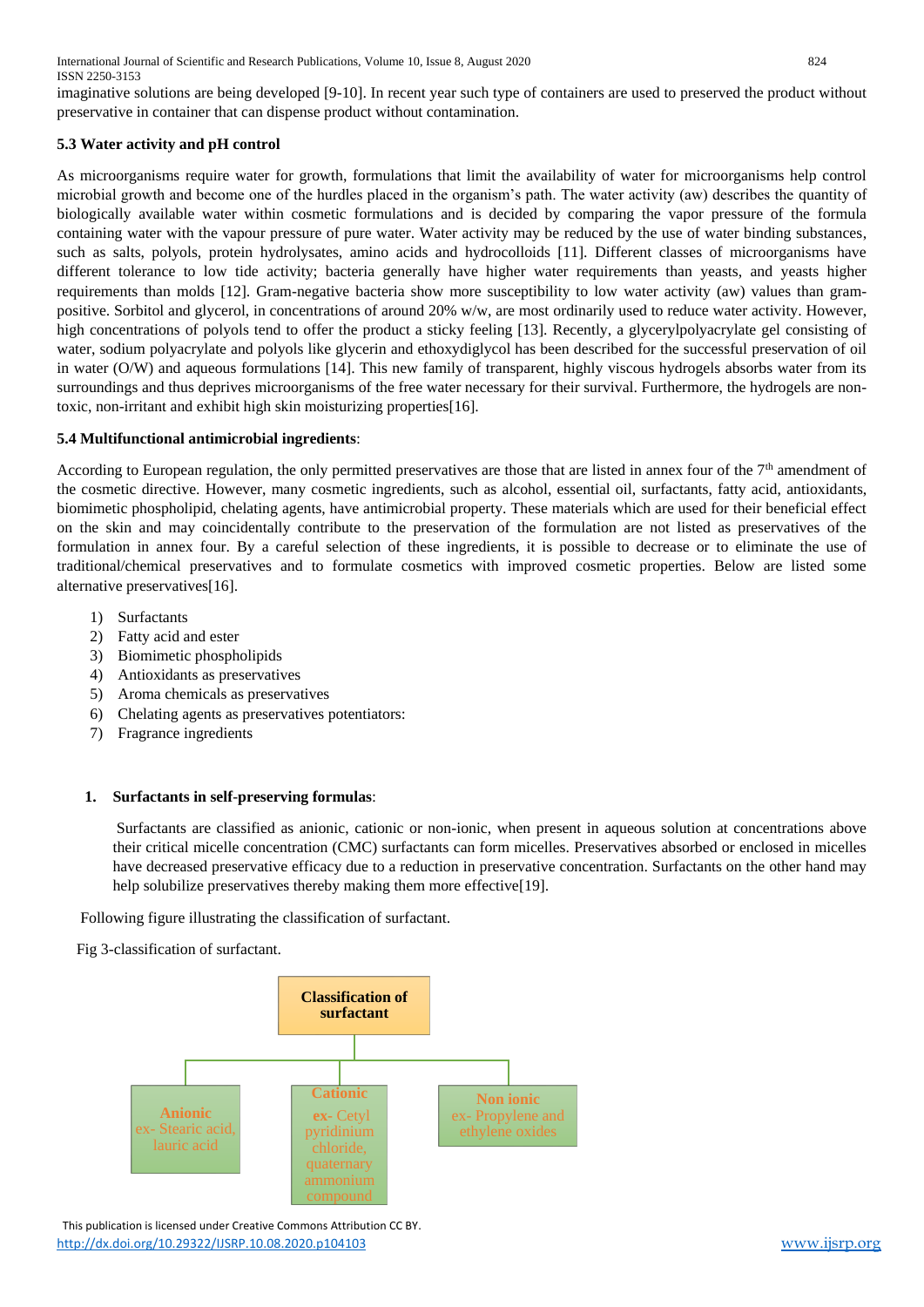## **a. Anionic Surfactants**:-

Anionic surfactants such as fatty acid soaps are the earliest example of an anionic compound helping preserve products. These anionic surfactants have weak antibacterial effects under alkaline conditions and generally are more active against gram positive rather than gram negative organisms. The general resistance of gram- negative organism is due to the protection afforded by their outer membrane. This protection can be lowered or reduced by the concurrent use of chelating agents[19].

## **b. Cationic surfactants**:-

Ionize in aqueous solution to produce positively charged organic ions that are responsible for surface activity. Since 1935 when Domagt identified the antimicrobial effects of cationic surfactants, quaternary salts (e.g BAC, CPC) have been used in sanitizers, cosmetics, mouthwashes and toothpastes. Benzalkonium chloride (BAC) and cetyl pyridinium chloride (CPC) are most often used in such formulations. Their presence reduces and eliminates the need for additional preservatives. One advantage of quarts are their broad spectrum of antimicrobial activity over a range of pH values[19].

## **2. Fatty acids and esters as multifunctional components** :

Medium chain saturated carboxylic acid acids, like heptanoic (C7), caprylic (C8), capric (C10) and dodecanoic acid (C12) and their esters with glycerine or propanediol are found to possess activity against enveloped viruses and various bacteria and fungi in vitro [19–21]. Inhibitory properties in terms of minimum inhibitory concentration (MIC) values reach a peak with C12 aliphatic chains and reduce rapidly at values but 8 or greater than 12 [17]. The mechanism by which the monoglycerides kill bacteria has not been completely elucidated yet, but microscope studies indicate that they disrupt cell membranes, leaving the bacterial cell intact [18–21].

## **3. Biomimetic phospholipids**:-

Phospholipids are another example of emulsifiers which may have special properties. While some phospholipids (lecithin) can inactive preservatives, lipids which mimic structure and performance of phospholipids are prepared that have antimicrobial activity. This new family of phospholipids has been developed during which the arrangement of the phosphate and quaternary groupings has been reversed. Instead of interfering with preservative systems the biomimetic phospholipid displays potent antimicrobial activity without showing significant toxicity or skin irritation effects [19].

#### **4. Antioxidants as preservatives:-**

The primary function of phenolic antioxidants is to delay the auto-oxidation of unsaturated oils that would influence the colour and therefore the odour of the merchandise. Primary antioxidant is phenolic compound. Butylated hydroxyanisole (BHA) butylated hydroxytoluene (BHT), tertiary butylhydroquinone (TTBHQ) and propyl gallate (PG) are the foremost common phenolic utilised in cosmetics. BHA and TBHQ are the foremost effective antimicrobial of the phenolic antioxidant and are foremost active than the standard parabens. Although, better effective against gram positive organism, these phenolics are active against certain gram-negative organisms also as mold and yeasts. Propyl gallate is quite a water-soluble molecule with antioxidant and antimicrobial activities against bacteria and fungi at a degree of concentration 0.5% (w/w) [13]. Other examples are Caffeic, coumaric and ferulic acid have also demonstrated antimicrobial activity [28– 32]. The selection of antioxidant depends on the convenience of corporation, composition of the merchandise, the order of addition and packaging. Safety, compliance with governmental regulations and price should be considered. Final selection of the "hurdle" to be utilized in a preservative system depends on the precise of the formula, the manufacturing process and therefore the end use by the buyer [19].

#### **5. Aroma chemicals as preservatives:**

Spices and essential oils have long been wont to prevent the deterioration of cosmetic products. Because most studies for evaluating essential oils and fragrances used agar streak or disk method, true efficacy of the many extracts weren't properly evaluated. Despite these short comings the antimicrobial properties of aromatic substances were found to be useful. Aroma chemicals are multifunctional in order that their use in cosmetic products shouldn't only be supported the specific scent but also upon its inherent germicidal properties [19]. The phenol coefficient may be a measure of the bactericidal activity of a chemical compound in reference to phenol. The activity of compound is expressed because the ratio of dilution during which it kills in 10 minutes but not in 5 minutes under the required conditions. It is often determined within the absence of organic matter, or within the presence of a typical amount of added organic matter. In contrast, a phenol coefficient that but 1 means the disinfectant may be a smaller amount effective than phenol.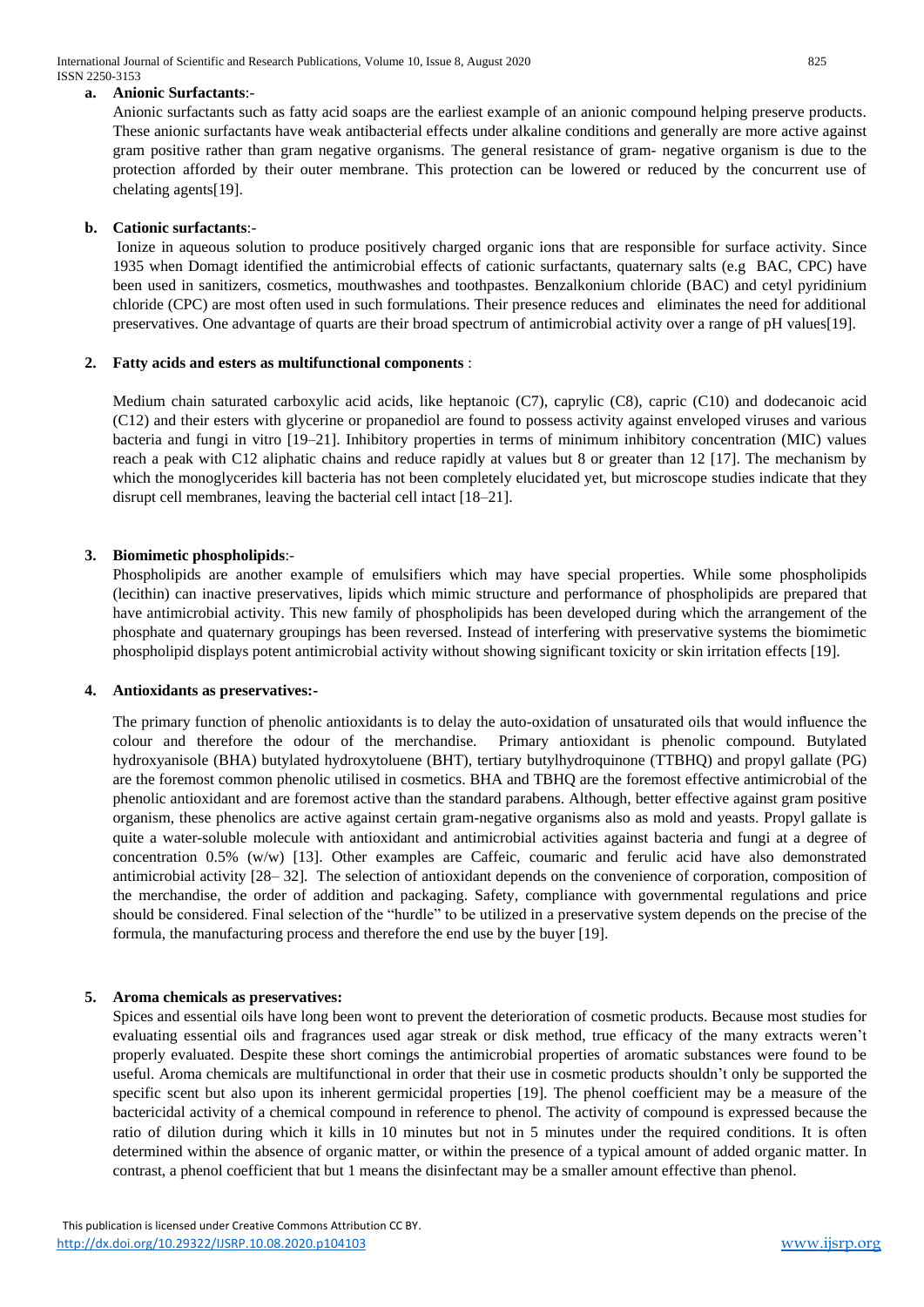|  |  | Table no. 2 Essential oil and their phenol coefficient. Mention in text |  |  |  |  |
|--|--|-------------------------------------------------------------------------|--|--|--|--|
|--|--|-------------------------------------------------------------------------|--|--|--|--|

| Essential oil           | Phenol coefficient |
|-------------------------|--------------------|
| Oil of clove<br>1)      | 9                  |
| Oil of thyme<br>2)      | 15                 |
| Oil of cinnamon<br>3)   | 9                  |
| Oil of rose<br>4)       | 6                  |
| Oil of lemon<br>5)      | $\overline{4}$     |
| Oil of eucalyptus<br>6) | $\overline{4}$     |
| Oil of lavender<br>7)   | 5                  |

## **6. Chelating agents as preservatives potentiators:**

The chelators, EDTA, carboxylic acid, acid and phytic acid increase the permeability of cell membranes and make them more sensitive to antimicrobial agents**.** additionally, chelating agents block the iron needed for microbial metabolism and growth. Thus, chelators could be important ingredients in enhancing the efficacy of antimicrobial agents for the control of gram-negative bacteria which are known to possess increased resistance to antimicrobial agents [27,28].

## **7. Fragrance ingredients:-**

The chemical composition of antimicrobial fragrances isn't an excessive amount of various from antimicrobial essential oils and extracts. within the past, a fragrance mixture mainly comprised of benzyl acetate, phenethyl alcohol and Linalool which was utilized so on reduce the quantity of parabens utilized in cosmetic formulations [35]. At now, antimicrobial perfumes are commercially available, p-anisic acid (p-methoxy-benzoic acid) and levulinic acid (4 oxopentanoic acid) being the foremost components of them. p-Anisic acid is found in Pimpinella anisum and other herbs and levulinic acid has been found as by-product within the assembly of diosgenin from wild yam (Dioscorea villosa) [15]. However, replacement of the chemical preservatives by fragrance ingredients won't necessarily ensure a reduction within the irritating effect of the formulation.

## **Conclusion: -**

This new preservative system approach for product protection includes compounds (hurdle) that have multi-functional activity and packaging components which will contribute directly or indirectly to keeping the environment hostile to microorganisms. Preservative free or self-reserving formulas offer numerous advantages. Studies that on some traditional/ chemical preservatives i.e. parabens, formaldehyde releasers and isothiazolinones together, increased the desire of consumers, for 'natural' products that has led the cosmetic industry to the enhancement of latest preservation methods. The devotion to modern GMP and therefore the use of appropriate packaging together with the control of crucial factors for the expansion of microorganisms i.e. water activity (aw) and pH can remarkably decrease the number of traditional/chemical preservatives needed for the stableness of a cosmetic formulation. In self-preserving formulations, old preservatives are replaced by other chemical ingredients with antimicrobial properties i.e. surfactants, fatty acid, chelating agents, essential oils, etc. These materials which are used for his or her beneficial effect on the skin and coincidentally contribute to the preservation of the formulation. However, the utilization of such alternative or natural substances doesn't ensure complete elimination of adverse events, irritating effects or sensitization. The 'ideal solution' which can replace traditional/chemical preservatives and may be absolutely safe, effective and compatible for all applications has not been found yet and doubtless never will. This hurdle technology is that the ideal solution.

## **Reference**

1. Lemini, C., Jaimez, R., Avila, M.E., Franco, Y., Larrea, F. and Lemus, A.E. In vivo and in vitro estrogen bioactivities of alkyl parabens. Toxicol. Ind. Health 2– 6, 69–79 (2003).

2. Darbre, P.D., Aljarrah, A., Miller, W.R., Coldham, N.G., Sauer, M.G. and Pore, G.S. Concentration of parabens in human breast tumors. J. Appl. Toxicol. 24, 5–13 (2004).

3. Epstein, H. Cosmetics preservation. Clin. Derm. 24, 551–552 (2006).

4. Consumer Product Safety Commission. An Update on Formaldehyde 1997 Revision, CPSC Document # 725. Available at http://www.cpsc.gov/cpscpub/ pubs/725.html, accessed 10 October (2007).